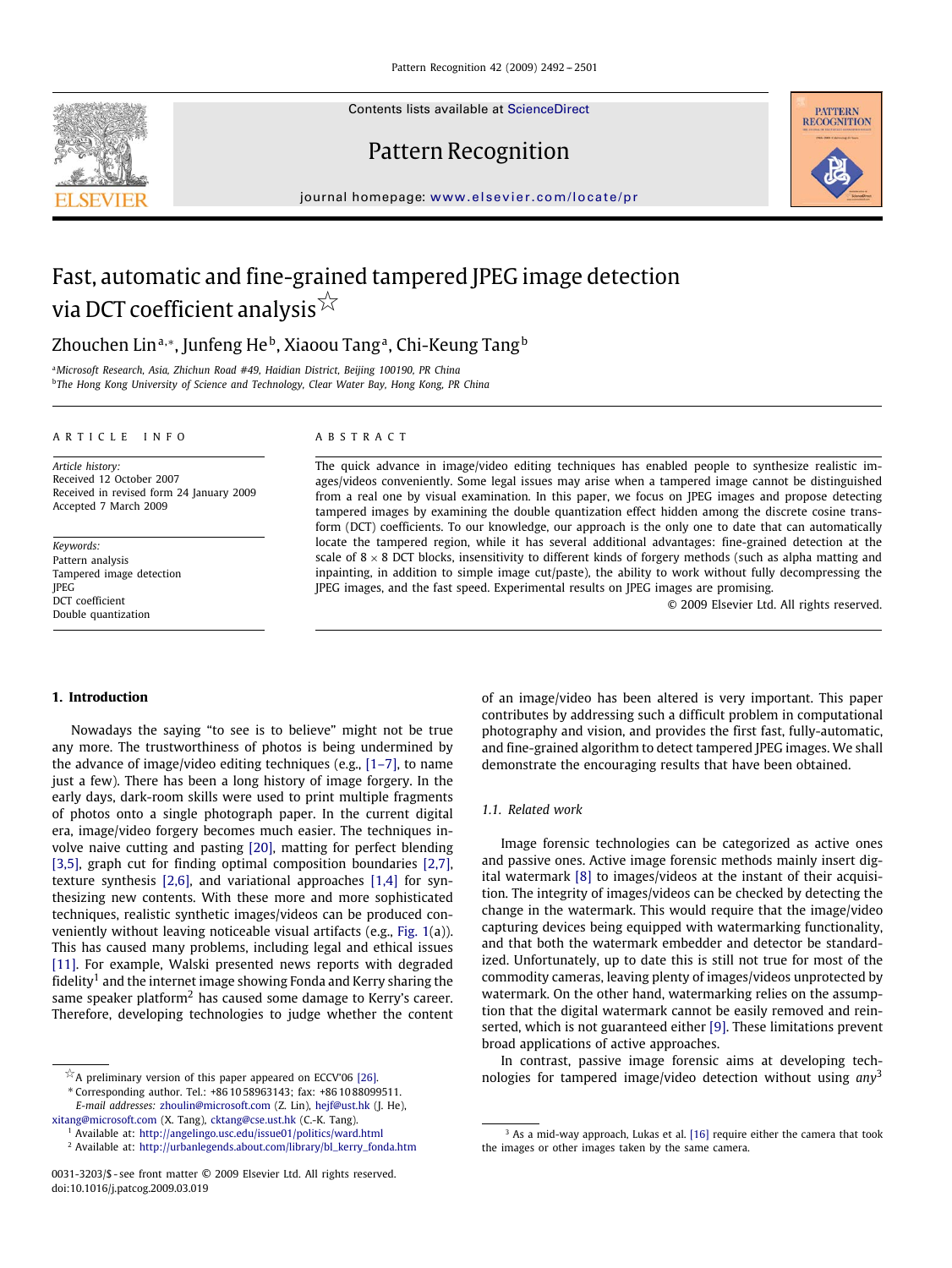

Fig. 1. Examples of our detection results. (a) Tampered JPEG image by masking the lion and inpainting with structure propagation [\[6\].](#page-9-6) (b) Block posterior probability map (BPPM) of (a). (c) The segmentation of (b). (d) The output of the tampered region (shown in black) according to (c). For comparison, the original image is given in (e).

knowledge beyond the image/video itself [\[10\].](#page-9-7) Rather, it focuses on checking various kinds of consistency in the image/video. Farid et al. have performed some pioneering work in this direction. They have proposed some statistics of images that may be changed after tampering [\[13\],](#page-9-8) including the interpolation relationship among the nearby pixels if resampling was done during synthesis [\[15\],](#page-9-9) the double quantization (DQ) effect of two JPEG compression steps with different qualities, before and after the images are synthesized [\[13\],](#page-9-8) the gamma consistency via blind gamma estimation using the bicoherence [\[17\],](#page-9-10) the signal to noise ratio (SNR) consistency, and the color filter array (CFA) interpolation relationship among the nearby pixels [\[14\].](#page-9-11) They have also proposed checking the lighting consistency [\[12\]](#page-9-12) and detecting the duplicated regions [\[18\]](#page-9-13) and the chromatic aberration [\[19\].](#page-9-14) Bicoherence is also used by Ng et al. [\[20\]](#page-9-0) to detect spliced images. Lin et al. [\[25\]](#page-9-15) and Hsu and Chang [21,22] also considered exploiting the camera response function (CRF) to detect image composition, where the former computed the whole CRF curves from different sets of image patches to check their normality and consistency, whereas the latter modeled the CRF by a linear exponent function and estimated the corresponding parameters. A more recent survey on the above-mentioned techniques can be found in [\[24\].](#page-9-16)

However, all the existing literature only report the *possibility* of using the proposed statistics or low-level cues to detect image forgery. More specifically, most of the work only shows its effectiveness by comparing the difference in the characteristics of the authentic region and the forgery region which are usually known *a priori*. To our best knowledge, no complete solution has been reported to determine the forgery region *blindly* and *automatically*. For example, although the computation of the bicoherence [\[20\]](#page-9-0) and the detection of the periodic resampling pattern [\[15\]](#page-9-9) and the interpolation pattern [\[14\]](#page-9-11) can judge at some accuracy whether each *given* image block is forgery, to determine the forgery region blindly requires testing a large amount of image blocks across the whole image, possibly resulting in a prohibitive computation load. As a result, more or less, the suspicious regions have to be prescribed manually. However, in some cases, manual prescription may not be easy. For example, it is hard to guess the suspicious region if the image is synthesized by inpainting or texture synthesis after removing an object (Figs. 1(a) and 9(a) and (e)). Moreover, none of the previous work reports how to fuse the local judgement on image blocks into a global decision to determine the forgery region. Consequently, all the previous work can only produce coarse-grained output of the forgery region, i.e., at the level of large-size regions (e.g., at a size of  $128 \times 128$  [\[20\]\)](#page-9-0) or only decides that the given image is fake [10,21,22].

In this paper, we propose a fast and fully automatic detection method for JPEG images. The reason we target JPEG images is because JPEG is the most widely used image format. Particularly in digital cameras, JPEG may be the most preferred image format due to its efficiency of storage. Our method is based on the DQ effect (to be detailed in Section 2.2. Intuitively speaking, the DQ effect is the

<span id="page-1-0"></span>

**Fig. 2.** Illustrations of some terminologies. (a) A tampered image must contain the unchanged region (blank area) and the tampered region (shaded area). Note that the unchanged region can either be the background (left figure) or the foreground (right figure). (b) A DCT block is a group of pixels in an  $8 \times 8$  window on which DCT is operated when compression. The gray block is one of the DCT blocks. The DCT grid is a grid that partitions the image into DCT blocks. (c) A tampered block (shaded blocks) is a DCT block that is inside the tampered region or across the synthesis edge. An unchanged block (blank blocks) is a DCT block that is completely inside the unchanged region.

<span id="page-1-1"></span>exhibition of periodic peaks and valleys in the histograms of the discrete cosine transform, DCT, coefficients.) in forged JPEG images and can produce fine-grained output of the forgery region at the scale of  $8 \times 8$  image blocks.

Although DQ effect was already presented in [13,27] and the underlying theory was also exposed therein, those papers actually only *suggested* that DQ effect could be utilized for image authentication: they only verified, under different compression qualities, that double compression can result in detectable DQ effect, but did not explore how to utilize DQ effect for image forgery detection. Moreover, they believed that those images having DQ effects are possibly forgery. We find that this is *not* true (see Section 3.1). On the other hand, our algorithm is much more sophisticated than simple DQ effect detection. To date, our paper is the only one that applies DQ effect for image forgery detection. The basis of our proposed methodology is the exact *opposite* to that of [13,27]: the regions that do *not* have the DQ effect are possibly forged.

Ye et al. [\[23\]](#page-9-17) also detected image forgery by analyzing the histograms of DCT coefficients. However, their method needs user assistance to segment an image into correct regions, in order to estimate the quantization tables and compute the blocking artifact measures appropriately.

# *1.2. Terminologies*

To proceed, we first give some definitions [\(Fig. 2\)](#page-1-1). That an image is "tampered" [\(Fig. 2\(](#page-1-1)a)) means part of the content of a real image is altered. Note that this concept does not include those wholly synthesized images, e.g., an image completely rendered by computer graphics or by texture synthesis. But if part of the content of a real image is replaced by those synthesized or copied data, then it is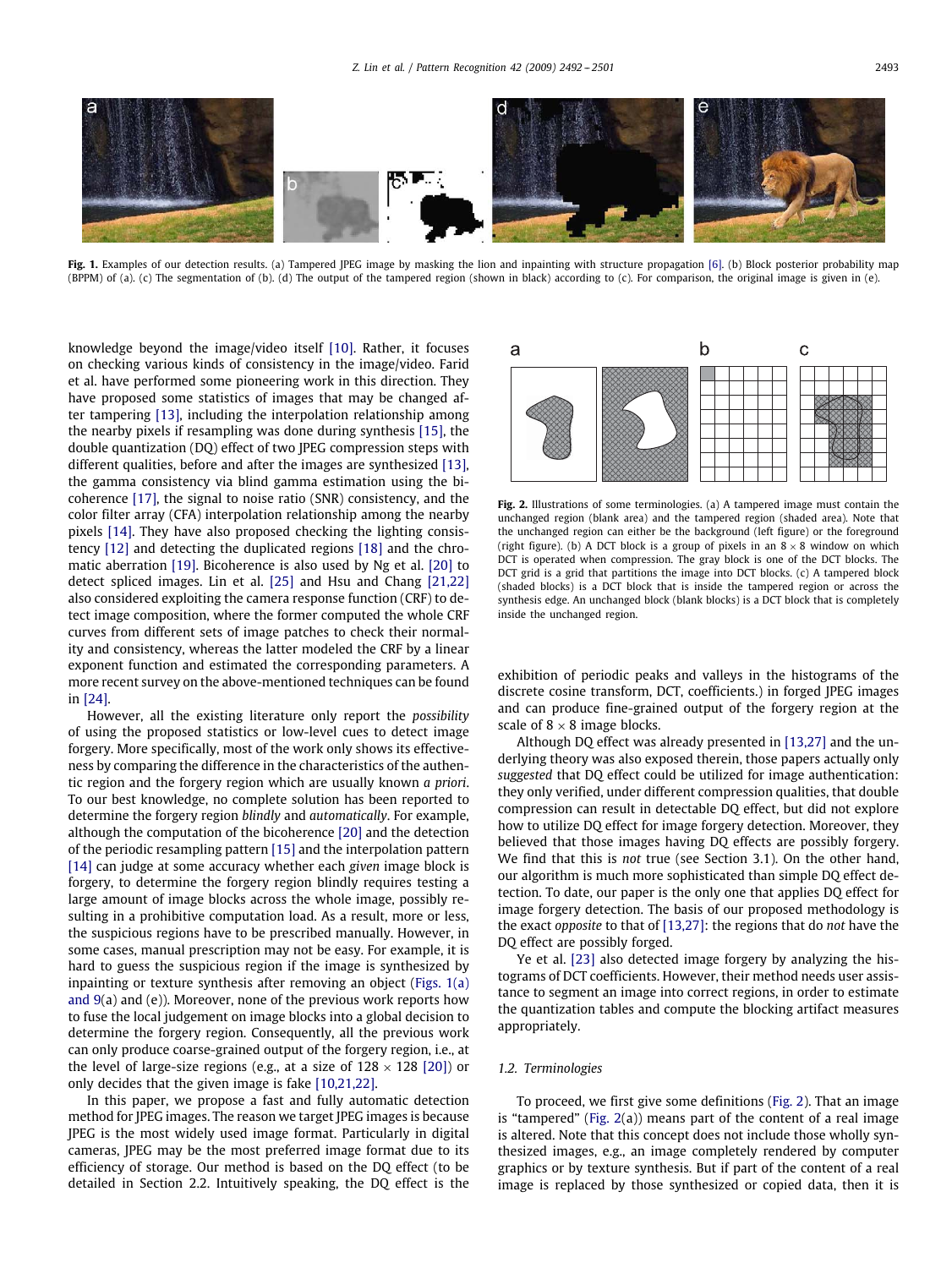

Fig. 3. The work flow of our algorithm. The dashed block at the left is an optional step if the given test image is stored in a lossless format. The classifier has to be trained in advance, where the training images also undergo all the steps before "Classifier".

<span id="page-2-0"></span>

Fig. 4. The illustration of building histograms of DCT coefficients for each of YUV channel and each frequency and voting for the probabilities of the DCT blocks to be unchanged. Only three blocks, three histograms, and three arrows are shown for clarity of the figure.

viewed as "tampered". In other words, that an image is tampered implies that it must contain two parts: the unchanged region and the tampered region. A DCT block [\(Fig. 2\(](#page-1-1)b)), or simply called a "block", is a group of pixels in an  $8 \times 8$  window. It is the unit of DCT that is used in JPEG. A DCT grid is the horizontal lines and the vertical lines that partition an image into blocks during JPEG compression. A tampered block (Fig.  $2(c)$ ) refers to a block in the tampered region or along the synthesis edge and an unchanged block is a block in the unchanged region.

# *1.3. Outline of our approach*

[Fig. 3](#page-2-0) shows the work flow of our algorithm. Given a JPEG image, we first dump its DCT coefficients and quantization matrices for YUV channels. If the image is originally stored in other lossless format, we first convert it to the JPEG format at the highest compression quality. Then we build histograms for each channel and each frequency [\(Fig. 4\)](#page-2-1). Note that the DCT coefficients are of 64 frequencies in total, varying from (0,0) to (7,7). For each frequency, the DCT coefficients of all the blocks can be gathered to build a histogram. Moreover, a color image is always converted into the YUV space for JPEG compression. Therefore, we can build at most  $64 \times 3 = 192$  histograms of DCT coefficients of different frequencies and different channels. However, as high frequency DCT coefficients are often quantized to zeros, only the histograms of low frequencies of each channel are useful. For each block in the image, using one histogram we can compute one probability of it being a tampered block, by checking the DQ effect of this histogram (more details will be presented in Section 3.2). With all the available histograms, we can accumulate the probabilities to give the posterior probability of this block being unchanged [\(Fig. 4\)](#page-2-1). Then the block posterior probability map (BPPM) is thresholded to differentiate the *possibly* tampered region and *possibly* unchanged region. With such a segmentation, a four-dimensional feature vector is computed for the image. Finally, a trained SVM is applied to decide whether the image is tampered. If it is tampered, then the segmented tampered region is also output.

Our method has several advantages. First, it is capable of locating the tampered region automatically without the user to prescribe the suspicious region. This is a feature that is rarely possessed by the existing methods. The duplicated region detection [\[18\]](#page-9-13) may be the <span id="page-2-1"></span>only exception. But copying a part of an image to another position of the same image is not a common practice in image forgery. Second, the detection is at a fine-grained scale, i.e., at the level of DCT blocks, while the previous methods [20,10,13,15,14,25] can only produce coarse-grained output. Third, most of the existing methods aim at detecting tampered images synthesized by the cut/paste skill ([20,21], interpolation or resampling may precede [13,15]). In contrast, our method could deal with images whose tampered region is produced by various kinds of methods such as inpainting [1,6], alpha matting [3,5], texture synthesis [\[2\],](#page-9-18) and other editing skills [\[4\]](#page-9-19) besides image cut/paste. Third, our algorithm directly analyzes the DCT coefficients without fully decompressing the JPEG image. This greatly saves the memory cost and the computation load. Finally, our method is much faster than the bi-coherence based approaches [13,20], iterative methods [\[13\],](#page-9-8) and the CRF based algorithms [25,21,22].

The rest of this paper is organized as follows. We first give the background of our approach in Section 2, then introduce the core part of our algorithm in Section 3. Next we present the experimental results in Section 4. Finally, we conclude our paper with discussions and future work in Section 5.

#### **2. Some background**

# *2.1. The model of image tampering and the double JPEG compression*

We model the image tampering process in three steps [\(Fig. 5\)](#page-3-0):

- (1) Choose a JPEG-compressed image *I*<sup>1</sup> and decompress it.
- (2) Replace a region of  $I_1$  by pasting or matting (either with interpolation or resampling or not) a region from another image *I*<sup>2</sup> (either in JPEG or not), or inpainting or synthesizing new content inside the region.
- <span id="page-2-2"></span>(3) Save the forgery image in JPEG or any lossless format.<sup>[4](#page-2-2)</sup>

 $4$  In this case, we will re-save the image as JPEG with a compression quality 100 when detection starts [\(Fig. 3\)](#page-2-0). Note that most of the existing image formats other than JPEG and JPEG2000 are lossless.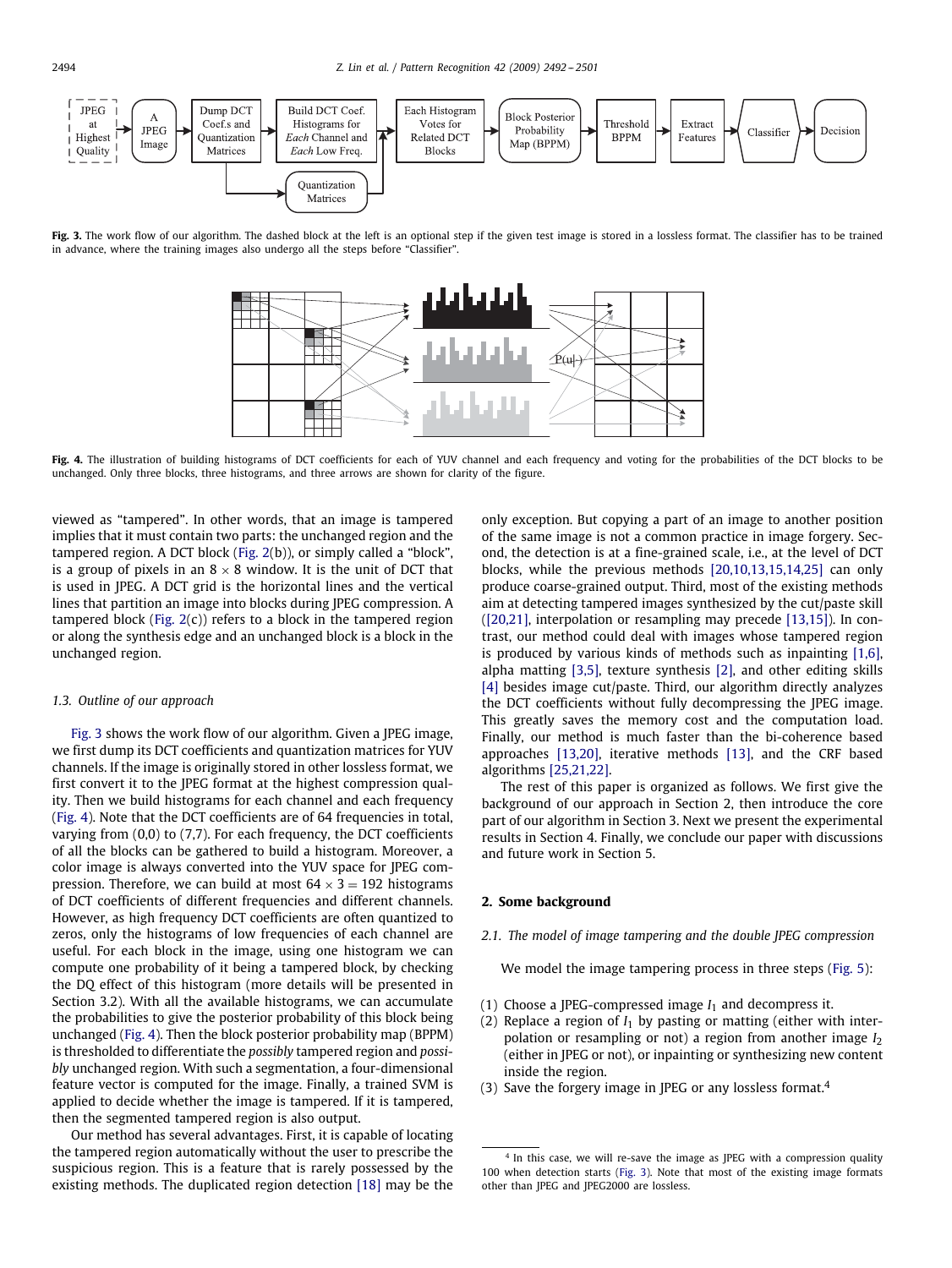

<span id="page-3-0"></span>**Fig. 5.** The three steps of our JPEG image tampering model. (a) Decompress a JPEG image (the grid represents DCT blocks) and choose (implicitly or explicitly) a region (inside the dashed curve) to alter. (b) Replace the region (shaded) with new content. (c) Recompress the tampered image. After these three steps, the unchanged region (blank blocks) is doubly compressed while the tampered region (shaded blocks) is singly compressed.

To explain the DQ effect that results from double JPEG compression, we shall give a brief introduction of JPEG compression. The compression of JPEG images involves three basic steps [\[28\]:](#page-9-20)

- (1) DCT: An image is first divided into DCT blocks. Each block is subtracted by 128 and transformed to the YUV color space. Finally DCT is applied to each channel of the block.
- (2) Quantization: the DCT coefficients are divided by a quantization step and rounded to the nearest integer.
- (3) Entropy coding: lossless entropy coding of quantized DCT coefficients (e.g., Huffman coding).

The quantization steps for different frequencies are stored in quantization matrices (luminance matrix for Y channel or chroma matrix for U and V channels). The quantization matrices can be retrieved from the JPEG image. Here, two points need to be mentioned:

- (1) The higher the compression quality is, the smaller the quantization step will be, and vice versa.
- (2) The quantization step may be different for different frequencies and different channels.

The decoding of a JPEG image involves the inverse of the pervious three steps taken in reverse order: entropy decoding, de-quantization, and inverse DCT (IDCT). Unlike the other two operations, the quantization step is not invertible as will be discussed in Section 2.2. The entropy encoding and decoding step will be ignored in the following discussion, since it has nothing to do with our method.

Consequently, when an image is doubly JPEG-compressed, it will undergo the following steps and the DCT coefficients will change accordingly:

- (1) The first compression:
	- (a) DCT (suppose after this step a coefficient value *u* is obtained).
	- (b) The first quantization with a quantization step  $q_1$  (now the coefficient value becomes  $Q_{q_1}(u) = [u/q_1]$ , where [*x*] means rounding *x* to the nearest integer).
- (2) The first decompression:
	- (a) Dequantization with  $q_1$  (now the coefficient value becomes  $Q_{q_1}^{-1}(Q_{q_1}(u)) = t[u/q_1]q_1.$
- (b) IDCT. (3) The second compression:
	- (a) DCT.
	- (b) The second quantization with a quantization step  $q_2$  (now the coefficient value *u* becomes  $Q_{q_1q_2}(u) = [[u/q_1]q_1/q_2]).$

We will show in the following section that the histograms of double quantized DCT coefficients have some unique properties that can be utilized for forgery detection.

# *2.2. DQ effect*

The DQ effect has been discussed in [\[13\],](#page-9-8) but their discussion is based on quantization with the floor function. However, in JPEG compression it is the rounding function, rather than the floor function, that is utilized in the quantization step. So we provide the analysis of DQ effect based on quantization with the rounding function here, which can more accurately explain the DQ effect caused by double JPEG compression.

Denote *h*<sup>1</sup> and *h*<sup>2</sup> the histograms of DCT coefficients of a frequency *before* the first quantization and *after* the second quantization, respectively. We will investigate how  $h_1$  changes after DQ. Suppose a DCT coefficient in the  $u_1$ -th bin of  $h_1$  is relocated in a bin  $u_2$  in  $h_2$ , then

$$
Q_{q_1q_2}(u_1)=\left[\left[\frac{u_1}{q_1}\right]\frac{q_1}{q_2}\right]=u_2.
$$

Hence,

$$
u_2 - \frac{1}{2} \leqslant \left[ \frac{u_1}{q_1} \right] \frac{q_1}{q_2} < u_2 + \frac{1}{2}.
$$

Therefore,

$$
\left\lceil \frac{q_2}{q_1} \left( u_2 - \frac{1}{2} \right) \right\rceil - \frac{1}{2} \leqslant \frac{u_1}{q_1} < \left\lfloor \frac{q_2}{q_1} \left( u_2 + \frac{1}{2} \right) \right\rfloor + \frac{1}{2},
$$

where  $\lceil x \rceil$  and  $\lceil x \rceil$  denote the ceiling and floor function, respectively. If  $q_1$  is even, then

.

$$
q_1\left(\left\lceil\frac{q_2}{q_1}\left(u_2-\frac{1}{2}\right)\right\rceil-\frac{1}{2}\right)\leq u_1
$$

If  $q_1$  is odd, then

$$
q_1\left(\left\lceil \frac{q_2}{q_1}\left(u_2-\frac{1}{2}\right)\right\rceil -\frac{1}{2}\right)+\frac{1}{2}\leq u_1 \leq q_1\left(\left\lfloor \frac{q_2}{q_1}\left(u_2+\frac{1}{2}\right)\right\rfloor +\frac{1}{2}\right)-\frac{1}{2}.
$$

In either cases, the number  $n(u_2)$  of the original histogram bins contributing to bin  $u_2$  in the double quantized histogram  $h_2$  depends on *u*<sup>2</sup> and can be expressed as

$$
n(u_2) = q_1 \left( \left\lfloor \frac{q_2}{q_1} \left( u_2 + \frac{1}{2} \right) \right\rfloor - \left\lceil \frac{q_2}{q_1} \left( u_2 - \frac{1}{2} \right) \right\rceil + 1 \right). \tag{1}
$$

Note that *n*(*u*2) is a periodic function, with a period:

 $p = q_1/gcd(q_1, q_2),$ 

where  $gcd(q_1, q_2)$  is the greatest common divider of  $q_1$  and  $q_2$ . This periodicity is the reason of the periodic pattern in histograms of double quantized signals [\(Figs. 6\(](#page-4-0)c), (d) and [7\)](#page-4-1).

One notable observation is that if  $q_2 < q_1$ , then  $n(u_2)=0$  for some *u*<sub>2</sub>. For example, when  $q_1 = 5$ ,  $q_2 = 2$ , then  $n(5k + 1) = 0$ . This means that the histogram after DQ can have periodically missing values (also refer to Fig.  $6(c)$ ). While when  $q_2 > q_1$  the histogram can exhibit some periodic pattern of peaks and valleys (Figs. 6(d) and 7). In both cases, it could be viewed as showing peaks and valleys periodically. This is called the DQ effect.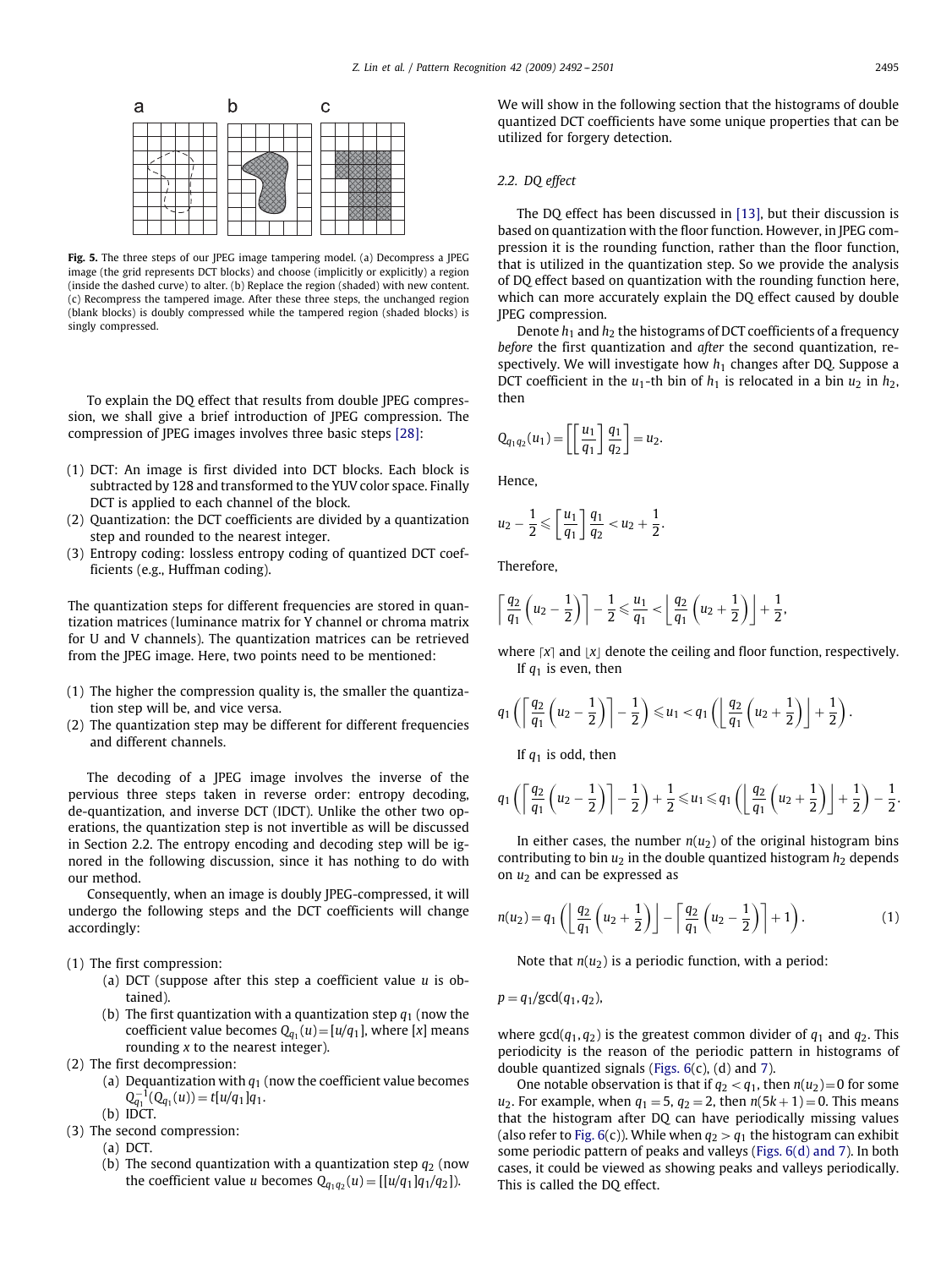

<span id="page-4-0"></span>Fig. 6. The left two figures are histograms of single quantized signals with steps 5 (a) and 2 (b), respectively. The right two figures are histograms of double quantized signals with steps 5 followed by 2 (c), and 2 followed by 3 (d). Note the periodic artifacts in the histograms of double quantized signals. The shaded rectangles show one period of the histograms.



**Fig. 7.** A typical DCT coefficient histogram of a tampered JPEG image. This histogram can be viewed as the sum of two histograms. One has high peaks and deep valleys and the other has a random distribution. The first "virtual" histogram collects the contribution of unchanged blocks, while the second one collects the contribution of tampered blocks. The shaded rectangle shows one estimated period of the histogram.

# *2.3. Estimating the period*

To utilize the DQ effect, we need to know the period *p* of a histogram *h*. It can be estimated as follows. Suppose  $s_0$  is the index of the bin that has the largest value. For each *p* between 1 and *smax/*20, we compute the following quantity:

$$
H(p) = \frac{1}{i_{max} - i_{min} + 1} \sum_{i = i_{min}}^{i_{max}} [h(i \cdot p + s_0)]^{\alpha},
$$

*where*  $i_{max} = \lfloor (s_{max} - s_0)/p \rfloor$ ,  $i_{min} = \lfloor (s_{min} - s_0)/p \rfloor$ ,  $s_{max}$  and  $s_{min}$  are the maximum and minimum index of the bins in the histogram, respectively, and  $\alpha$  is a parameter (can be simply chosen as 1).  $H(p)$ evaluates how well the supposed period *p* gathers the high-valued bins. Then one estimate of the period *p* is:  $p_{hist} = \arg \max_{p} H(p)$ . On the other hand, we can use the fast Fourier transform to find the peak of the spectrum of the histogram with the direct current component removed. This gives another estimate  $p_{FFT}$  of the period *p*. Then the final estimate of the period is  $p = min(p_{hist}, p_{FFT})$ . If  $p = 1$ , this histogram suggests that the JPEG image is singly compressed. Therefore, it cannot tell whether a block is tampered or not and we should not use this histogram.

# **3. Core of our algorithm**

# *3.1. DQ effect analysis in tampered JPEG images*

Although DQ effect has been presented in [13,27], their authors actually did not develop a working algorithm for real-world tampered image detection. They only suggested that images having DQ effect might be forged. However, since people may simply compress a real image twice with different qualities, the presence of DQ effect does not necessary imply the existence of image forgery. Moreover, what is even more critical is that our observation is exactly the other way round: the unchanged region will have DQ effect, while the tampered region will not. Unchanged regions produce DQ effect because this part of the tampered image is the same as that of the doubly compressed original image. On the other hand, the tampered region will not exhibit DQ effects because of following reasons:

- <span id="page-4-1"></span>(1) *Absence of the first JPEG compression in the tampered region.* Suppose the tampered region is cut from a BMP image or other kind of images rather than JPEG images, then, the tampered region will not undergo the first JPEG compression, and of course does not produce any DQ effect. Similarly, when the tampered region is synthesized by alpha matting or inpainting, or other similar skills, then the tampered region will not produce any DQ effect either.
- (2) *Mismatch of the DCT grid of the tampered region with that of the unchanged region.* Suppose the tampered region is cut from a JPEG image, or even from the original JPEG image itself, the tampered region is still of little possibility to show the DQ effect. Recall the description in Section 2.1, one assumption to assure the existence of DQ effect is that the DCT in the second compression should be just the inverse operation of IDCT in the first decompression. But if there is mismatch of the DCT grids, then the assumption is violated. For example, if the first block of a JPEG image, i.e., the block from pixel (0,0) to (7,7), is pasted to another position of the same image, say, to the position from pixel (18,18) to (25,25), then in the second compression step, the tampered region will be divided into four sub-blocks: (18,18)–(23,23), (24,18)–(25,23), (18,24)–(23,25), and (24,24)–(25,25). None of these sub-blocks can recover the DCT coefficients of the original block.
- (3) *Composition of DCT blocks along the boundary of the tampered region.* There is little possibility that the tampered region exactly consists of  $8 \times 8$  blocks, so blocks along the boundary of the tampered region will consist of pixels in the tampered region and also pixels in the unchanged region. These blocks do not follow the rules of DQ effect either. Moreover, some post-processing, such as smoothing or alpha matting, along the boundary of the tampered region can also render those blocks to break the rules of DQ effect.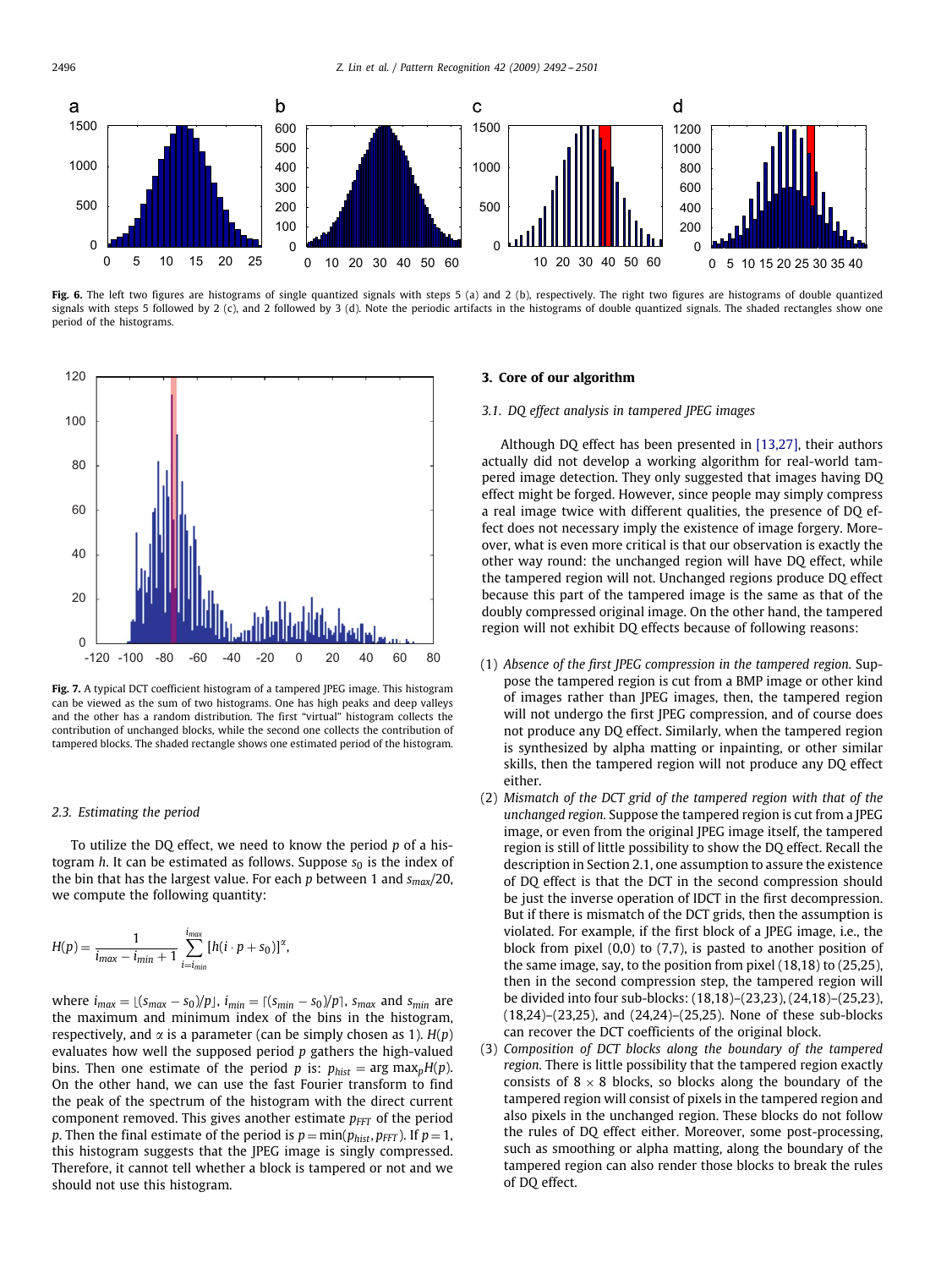In summary, when the tampered region is synthesized or edited, there may be some reasons, which may not be limited to those listed above, that cause the absence of DQ effect in the tampered region. Therefore, the histogram of the whole tampered JPEG image could be regarded as the superposition of two histograms: one has periodical peaks and valleys, and the other has random bin values. They are contributed by the unchanged region and the tampered region, respectively. [Fig. 7](#page-4-1) shows a typical histogram of a tampered JPEG image.

However, given a test image, we do not know *a priori* the tampered region and the unchanged region. We only have total histograms like [Fig. 7](#page-4-1) that are contributed by both tampered and unchanged blocks, rather than separated histograms. So we have to infer the possibility of a block being tampered or not.

# *3.2. Bayesian approach to detecting tampered blocks*

From the above analysis, we see that tampered blocks and unchanged blocks have different bias in terms of contributing to the bins of a histogram *h*: an unchanged one favors the high peaks of *h*, while a tampered one tends to contribute randomly to the bins of *h*. Our inference is based on this key observation.

Suppose a period starts from the  $s_0$ -bin and ends at the  $(s_0+p-1)$ th bin, then the possibility of an unchanged block which contributes to that period occurring in the  $(s_0 + i)$ -bin can be estimated as

$$
P_u(s_0 + i) = h(s_0 + i) \sum_{k=0}^{p-1} h(s_0 + k)
$$
\n(2)

because it indeed gives high values at high peaks. Here, *h*(*k*) denotes the value of the *k*-th bin of the DCT coefficient histogram *h*. On the other hand, the possibility of a tampered block which contributes to that period appearing in the bin  $(s_0 + i)$  can be estimated as

$$
P_t(s_0 + i) = 1/p \tag{3}
$$

due to its randomness of contribution. From the naive Bayesian approach, if a block contributes to the  $(s_0 + i)$ -th bin, then the posterior probability of it being a tampered block or an unchanged block is, respectively,

$$
P(\text{tamped}|s_0 + i) = P_t/(P_t + P_u) \quad \text{and} \tag{4}
$$

$$
P(\text{unchanged}|s_0 + i) = P_u/(P_t + P_u). \tag{5}
$$

Note that we need to know the period *p* in advance in order to compute *Pu* or *Pt*. The method has been described in Section 2.3, and we should use those histograms whose periods are greater than 1. Then each period of *each* of such histograms assigns a probability to every block that contributes to the bins in that period [\(Fig. 4\)](#page-2-1), using Eq. (5). Consequently, we obtain a BPPM of blocks of the image under examination [\(Fig. 1\(](#page-1-0)b)). Each pixel of the BPPM stands for a DCT block of the image and its value is the accumulated posterior probabilities of the DCT block.

# *3.3. Feature extraction*

If the image is tampered, we expect that tampered blocks cluster, i.e., the BPPM should be segmented into a small number of regions, where each region has a high probability of being either unchanged or tampered [\(Fig. 1\(](#page-1-0)c)). While any image segmentation algorithm can be applied to the BPPM, to save computation time, we simply threshold the BPPM by choosing a threshold:

$$
T_{opt} = \arg\max_{T} (\sigma/(\sigma_0 + \sigma_1)), \tag{6}
$$

where given a *T*, the pixels of the BPPM are classified into to classes *C*<sup>0</sup> and  $C_1$ , respectively.  $\sigma_0$  and  $\sigma_1$  are the variances of the probabilities in each class, respectively, and  $\sigma$  is the squared difference between the mean probabilities of the classes.

With the optimal threshold, we expect that those pixels in class  $C_0$  (i.e., those having probabilities below  $T_{opt}$ ) correspond to the tampered blocks in the image. However, this is still insufficient for confident decision because any BPPM can be segmented in the above manner as long as its variance is nonzero. So we have to elaborate more. Based on the segmentation, we can extract four features: *Topt*,  $\sigma$ ,  $\sigma$ <sub>0</sub> +  $\sigma$ <sub>1</sub>, and the connectivity *K*<sub>0</sub> of *C*<sub>0</sub>. We need the connectivity of *C*<sup>0</sup> as a feature because we expect that the tampered blocks cluster if they exist. Again, there are many methods to define the connectivity *K*<sub>0</sub>. Considering the computation load, our choice is as follows. First, the BPPM is denoised by using a medium filter. Then, for each pixel *i* in  $C_0$ , find the number  $e_i$  of pixels in class  $C_1$  in its fourneighborhood. Finally, we compute  $K_0 = \sum_i \max(e_i - 2, 0) / |C_0|$ , where |*C*0| is the number of pixels in *C*0. This definition is inspired by the perimeter–area ratio for shape description. As we can see, the more connected  $C_0$  is, the smaller  $K_0$  is. Note that we use max( $e_i - 2$ , 0) instead of *ei* directly, to allow narrowly shaped *C*0. If *ei* is used directly, round-shaped  $C_0$  will be preferred.

With the four-dimensional feature vector ( $T_{opt}$ ,  $\sigma$ ,  $\sigma_0 + \sigma_1$ ,  $K_0$ ), we can proceed to decide whether the image is tampered, by feeding the feature vector into a trained SVM. If the output is positive, then the DCT blocks that correspond to  $C_0$  of the BPPM are decided as the tampered region of the image (Fig.  $1(d)$ ).

# **4. Experiments**

We first ask some students, who are unaware of our detection method, to build a database for us. As we know well under what situations our method works (see next section), the bias in the database can be reduced at the best without our involvement. The students randomly choose 50 images (in JPEG or not), shrink and rotate them slightly, crop the first two rows and columns and save them in BMP. In this way, we believe that any trace of JPEG in the original images is removed and clean "raw" images are obtained. Then, for each image the students perform JPEG compression with quality  $Q_1 = 50, 55, 60, \ldots, 95$ , respectively, resulting in a set of derived images. Next, for each set of derived images, the students make a copy of them and alter their content in the same region using either lazy snapping [\[7\],](#page-9-21) Poisson matting [\[5\],](#page-9-22) image completion [\[6\],](#page-9-6) or image inpainting (which is a part of the image completion tool), depending on their content.<sup>[5](#page-5-0)</sup> If the content is from other images, it is applied identically to all the derived images. Finally, the students perform JPEG compression again on each obtained image (derived authentic images, and those further tampered) with quality  $Q_2$  = 50, 55, 60, ..., 95, respectively. So we have a database of 10000 images, half of which are the authentic images with compression qualities  $Q_1$  and  $Q_2$ , <sup>[6](#page-5-1)</sup> each varying from 50 to 95, while the other half are their tampered counterparts. In this way, we simulate all the compression qualities at a step size of  $5.'$ 

Next, we randomly choose 20 sets of derived images and their forgery counterparts to train an SVM. Then we apply the SVM to the rest images in the database, or other test images donated by our colleagues which we are sure about their sources and their synthesis process, after extracting the features of those images. Note that the donated images are created before the invention of our detection

<span id="page-5-1"></span><span id="page-5-0"></span><sup>5</sup> As our goal is to test our algorithm, the visual quality of the synthesized images is not as good as those donated by our colleagues, most of which aim at being published in Siggraph.

<span id="page-5-2"></span><sup>6</sup> Note that these images will be judged as forgery if checking the DQ effect naively as in [\[13\]](#page-9-8) because obviously they have the DQ effect.

<sup>7</sup> Experimentation with even lower compression qualities is possible but is deemed unnecessary. Moreover, it requires more computation.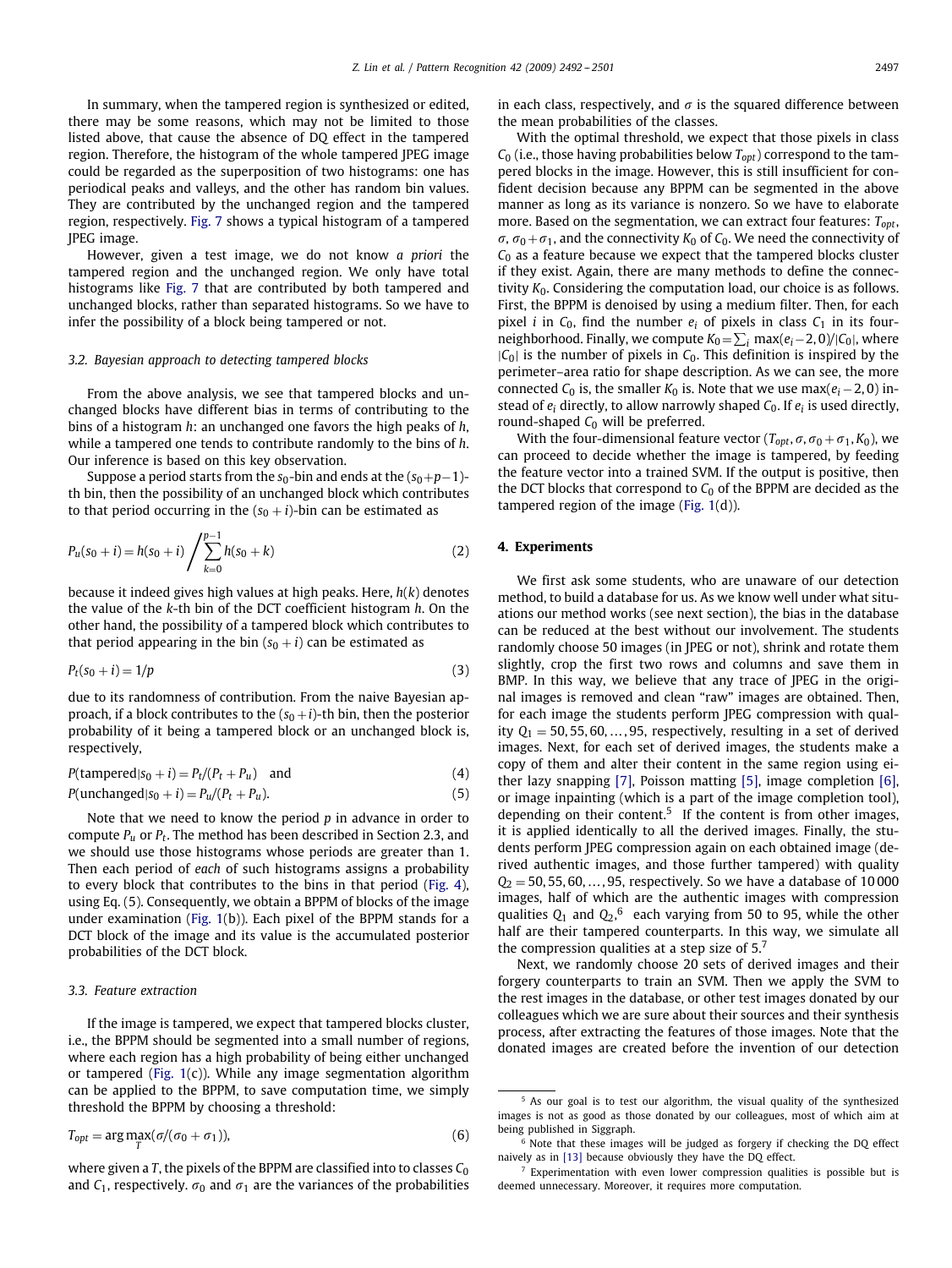

**Fig. 8.** Some detection results of our algorithm. The images are donated by our colleagues. Image (a) is tampered by cut and paste followed by some touch-ups. Image (e) is tampered by texture synthesis. The left columns are the tampered images. The third column are the original images. The BPPMs and the masks of tampered regions are shown in the middle column. For comparison, the BPPMs of the original images are also shown on the right-most column. Visual examination may fail for these images.

method. So they are not deemed to introduce bias to the database either.

Figs. 8 and 9 show some examples of successful detection on the donated images. Given the tampered images shown in the first column, human inspection may fail. However, our algorithm can detect the tampered regions almost correctly. In comparison, the BPPMs of the original images are almost uniform. It is worth noting that it is hard to guess the suspicious regions in images tampered by inpainting [\(Fig. 9\(](#page-7-0)a) and (e)).

Our algorithm is fast. Analyzing an image of a size  $500 \times 500$ only requires about 4 s on our Pentium 1.9 GHz PC, with unoptimized Matlab codes.

To evaluate the accuracy of region level detection, we define the region level detection rate as the proportion of DCT blocks that are correctly classified.<sup>[8](#page-6-0)</sup> [Fig. 10\(](#page-8-0)a)–(j) show the image level and the region level detection rates of our algorithm on the rest images in our database, under different *Q*<sup>1</sup> and *Q*2. Although the curves look somewhat random, most of the curves have a peak between  $Q_2 = 80$ and 90. As the DQ effect breaks down when  $Q_1 = Q_2$ , the image level detection becomes random guess at  $Q_2 = Q_1$ . The average detection rates (averaged on  $Q_2$ ) are about 60% [\(Fig. 10\(](#page-8-0)k)).

For comparison, we expand the algorithm presented in [\[25\]](#page-9-15) slightly so that it can output image level detection rates. First, for each image 10 sets of CRFs are computed from 10 random selection of the set of image patches. Next, the SVM therein decides the normality of each set of CRFs and the variance among the sets of *normal* CRFs is computed as

 $var = var_R + var_G + var_B$ , where  $var_i = \sum$ *k*  $\int_0^1$  $\int_0^{\infty} (r_i^{(k)}(x) - \bar{r}_i(x))^2 dx$ ,  $i = R, G, B$ ,

in which  $r_i^{(k)}(x)$  is the inverse response function of channel *i* computed from the *k*-th choice of image patch set and  $\bar{r}_i(x)$  is the average of  $r_i^{(k)}(x)$ . Finally, the image is decided to be forgery if at least two sets of the CRFs are abnormal, or the variance among the normal CRFs is larger than  $0.115<sup>9</sup>$  $0.115<sup>9</sup>$  $0.115<sup>9</sup>$  The corresponding image level detection rates are shown in [Fig. 10\(](#page-8-0)j). As this method is too time consuming (computing the CRFs requires nonlinear optimization), we were unable to test its performance on all  $Q_1$ 's and  $Q_2$ 's.

Another comparison is with blind gamma estimation [\[13\],](#page-9-8) which is possibly effective only when the forgery region is across the whole image horizontally or vertically. [Fig. 11](#page-9-23) (a) and (b) show the estimated gammas for each column of [Fig. 9\(](#page-7-0)i) and (k), respectively. Our algorithm only took 4.1 s to analyze Fig.  $9(i)$  or  $(k)$  and gave the correct results, while the blind gamma estimation algorithm [\[13\]](#page-9-8) took 610 s on each image and the gammas [\(Fig. 11\(](#page-9-23)b)) computed from the authentic image [Fig. 9\(](#page-7-0)k) seem abnormal.

## **5. Discussions and future work**

In this paper, we have proposed an algorithm for tampered JPEG image detection by analyzing the DQ effects hidden among the histograms of the DCT coefficients. The four advantages of our algorithm, namely automatic tampered region determination, resistent to different kinds of forgery techniques in the tampered region, ability to work without full decompression and fast detection speed, make our algorithm very attractive.

However, although our proposed method produces encouraging results, more effort is still needed to improve the accuracy of our approach. For example, some tampered images may not be detected and the detected tampered regions may not be 100% correct either (see Figs. 1, 8, and 9). This may be improved by defining (2) more

<span id="page-6-0"></span> $8$  The ground truth is quantized to the DCT blocks beforehand by the percentage of pixels it occupies a DCT block. When the sizes of an image cannot be divided by 8, the incomplete DCT blocks are not taken into account.

<span id="page-6-1"></span><sup>&</sup>lt;sup>9</sup> This value is found by checking the CRFs computed from authentic images.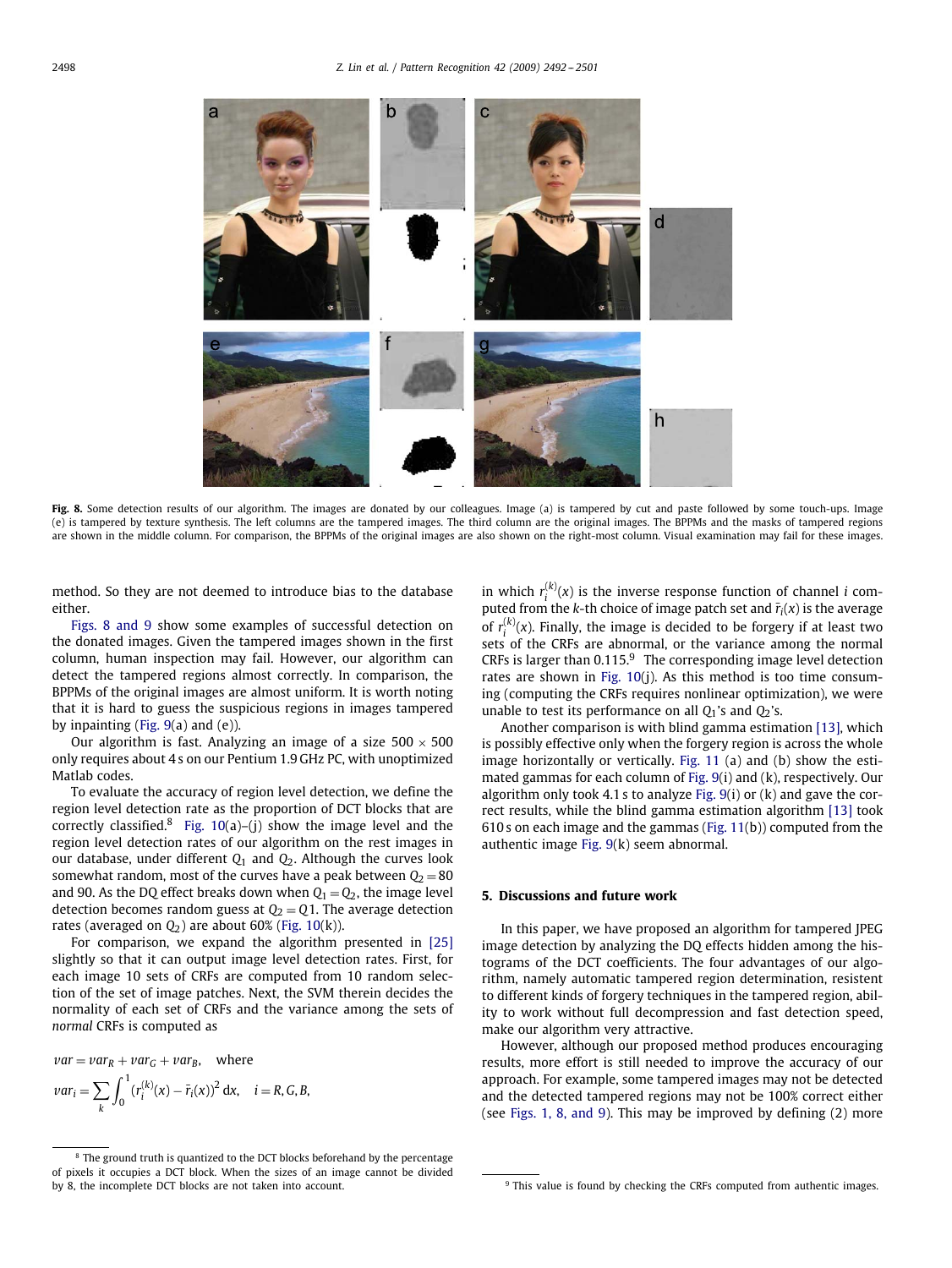

Fig. 9. More detection results of our algorithm on donated images. Images (a) and (e) are tampered by inpainting. Images (i) and (m) are tampered by matting. It is hard to guess that some objects were removed from images (a) and (e).

accurately by

$$
P_u(s_0+i) = n(s_0+i) \bigg/ \sum_{k=0}^{p-1} n(s_0+k) .
$$

But we need to know  $q_1$  and  $q_2$  in order to compute  $n(k)$  according to  $(1)$ . Actually  $q_2$  can be dumped from the JPEG image. Unfortunately,  $q_1$  is lost after the first decompression and hence has to be estimated. Although Lukas and Fridrich [\[27\]](#page-9-24) have proposed an algorithm to estimate the first quantization matrix, the algorithm is too restrictive and may not be reliable. Hence we are exploring a simple yet practical method to estimate *q*1. A possible way is by machine learning techniques: we first collect a large number of training images with known  $q_1$  and  $q_2$ ; given a DCT coefficient histogram of a JPEG image, whose second quantization step is  $q_2$ , if we could define appropriate features of histograms, many regression or multi-class classification methods can be employed to infer the most probable *q*1.

It is possible to adapt our algorithm to handle JPEG2000 images. In JPEG2000, an image is first partitioned into tiles, whose sizes are lager than those of DCT blocks. For each tile, wavelet transform is applied and then the wavelet coefficients of each subband are quantized with the same quantization step. So the basic principles supporting <span id="page-7-0"></span>tampered JPEG image detection also apply to JPEG2000 images, but the differences in the tile/block sizes, the subband/frequency numbers and the characteristics of wavelet transform/DCT may cause the difference in the effectiveness of DQ.

Finally, it is already recognized that, like watermarking, passive image forensic techniques can easily have counter measures [10,13] if the detection algorithm is known to the public. For example, resampling test [\[13\]](#page-9-8) fails when the image is further resampled after synthesis. The SNR test [\[13\]](#page-9-8) fails if the same noise is added across the whole synthesized image. The blind gamma estimation [\[13\]](#page-9-8) and CRF computation [\[25\]](#page-9-15) do not work if the forger synthesizes in the irradiance domain by converting the graylevel into irradiance using the CRF [\[25\]](#page-9-15) estimated in the component images, and then applying a consistent CRF to convert the irradiance back into graylevel. And the CFA checking [\[14\]](#page-9-11) fails if the synthesized image is downsampled into a Bayer pattern and then demosaicked again. As for our method, it is not surprising that there are cases under which our method does not work well:

(1) The original image which contributes to the unchanged region is not a JPEG image. In this case, there will not be the DQ effect in the unchanged region.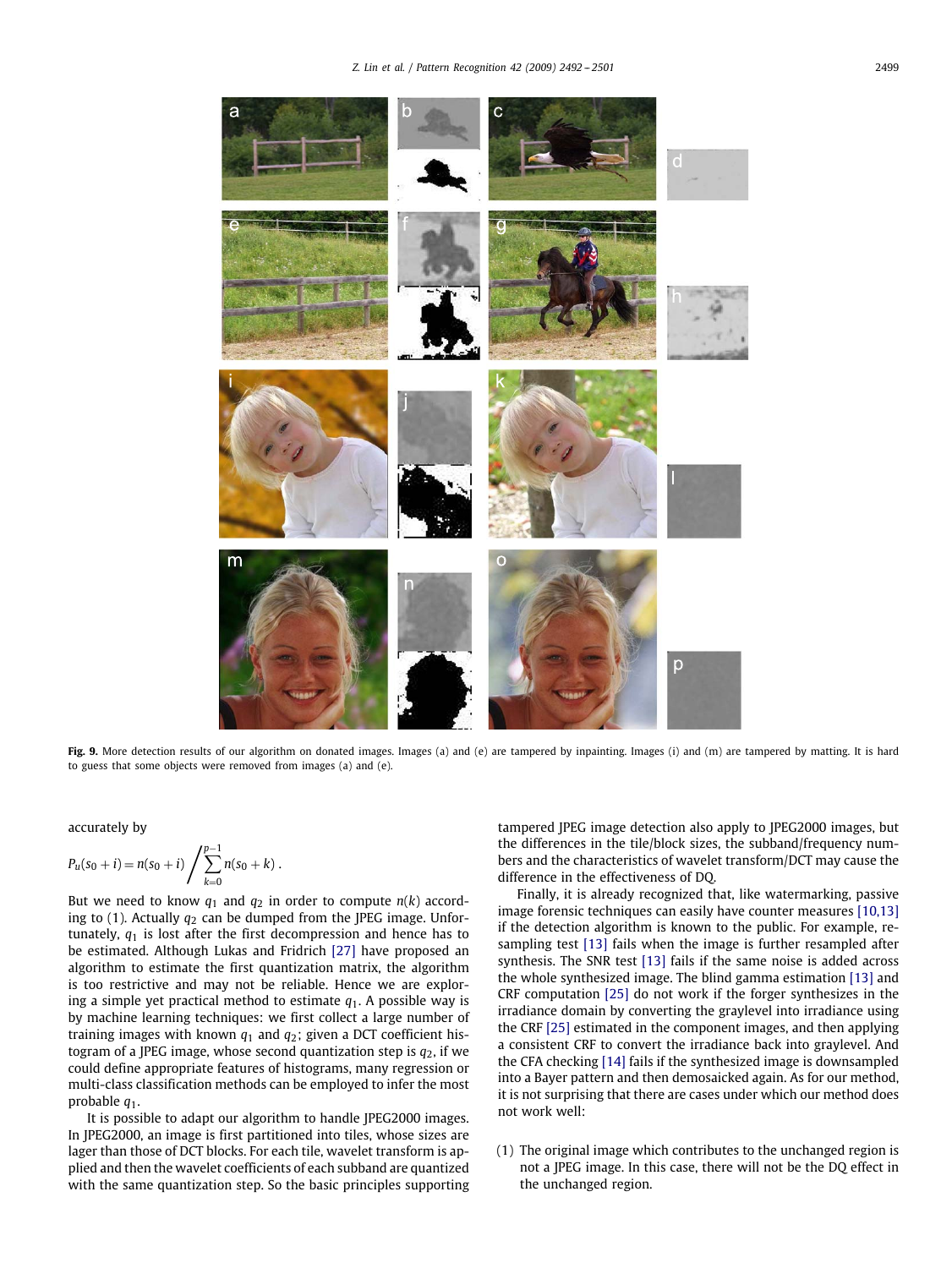

Fig. 10. The image level (solid lines) and region level (dotted lines) detection rates at different compression qualities  $Q_1$  and  $Q_2$ . The dash-dot line in (j) shows the image level detection rate of the method by Lin et al. [\[25\].](#page-9-15) (k) is the average detection rate for different  $Q_1$ 's. (a)  $Q_1 = 50$ , (b)  $Q_1 = 55$ , (c)  $Q_1 = 60$ , (d)  $Q_1 = 65$ , (e)  $Q_1 = 70$ , (f)  $Q_1 = 75$ , (g)  $Q_1 = 80$ , (h)  $Q_1 = 85$ , (i)  $Q_1 = 90$ , (j)  $Q_1 = 95$ .

(2) The whole image is resized, rotated, or cropped such that the DCT grid changes.

Due to the above reasons, we could not test our method on images downloaded from the web because we are not sure of: (1) whether the original images were in JPEG; and (2) whether the images had undergone any postprocessing. That is why we have to test on an image database built by our own (Section 4). We are working on more robust methods that can still detect the trace of DQ effect when

<span id="page-8-0"></span>unfavorable postprocessing happens after image forgery. Nonetheless, the current paper contributes to tampered image detection by providing a fast, fully automatic, and fine-grained algorithm and presenting encouraging results.

Due to the easy loss of low-level cues for passive image forensic techniques, Popescu and Farid had to conclude at the end of [\[13\]](#page-9-8) that developing image forensic techniques will increase the difficulties in creating convincing image forgeries, rather than solving the problem completely. So we expect that in the battle between image forgery